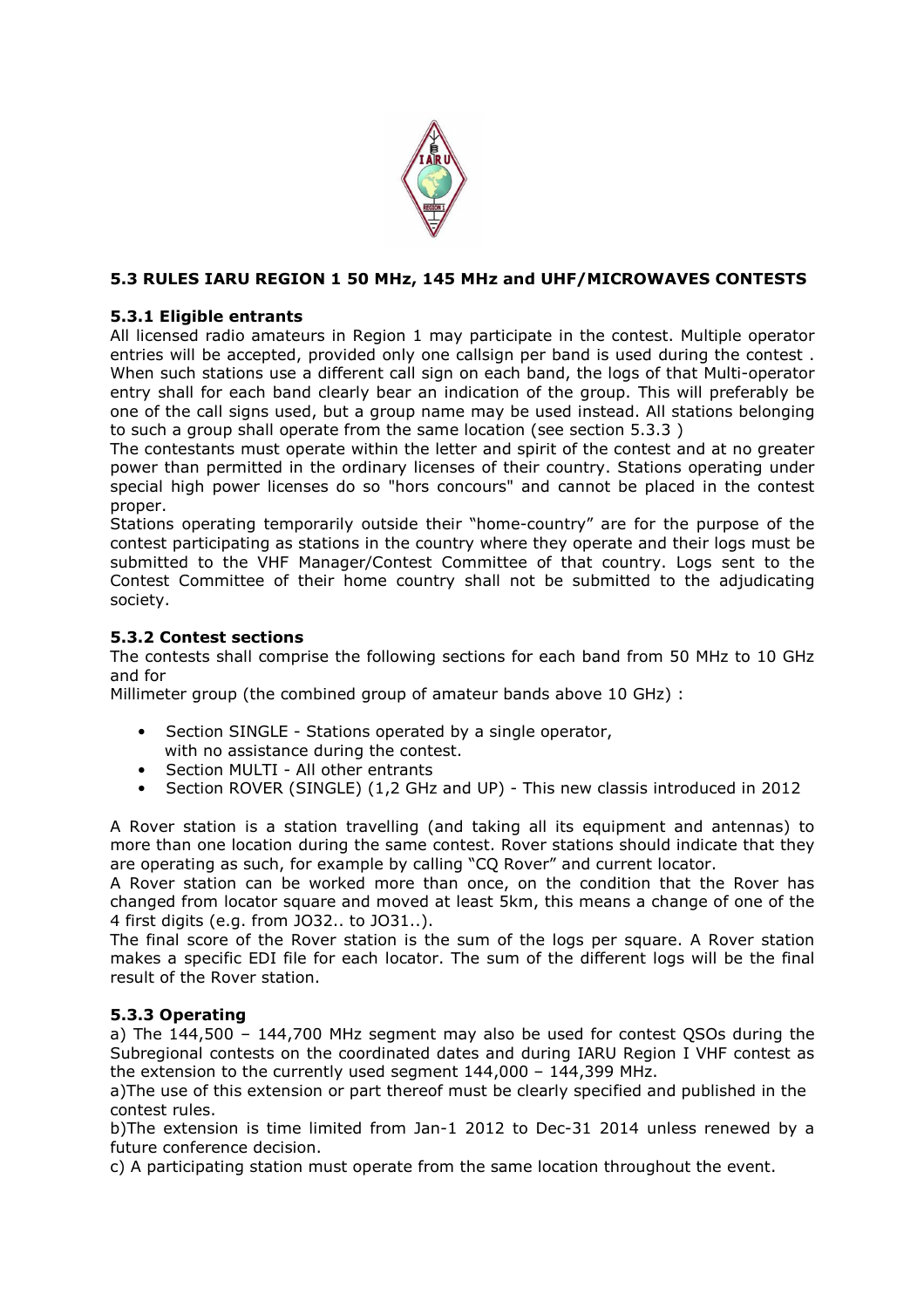d) All the equipment of the station (transmitters, receivers and antennas, etc) must be located within a single circle of no greater than 500 meters diameter.

Operator may reside outside the station's area ("remote station"), connected to the station via a "remote control terminal". In such a case, the Locator for the contest is the Locator of the station's position. An operator may only operate one single station, regardless if it is locally or remotely operated, during the same event.

### **5.3.4 Date of contests**

- The **50 MHz** contest will begin on the **third Saturday of June**.
- The **145 MHz** contest shall start on the **first Saturday of September**.
- The **UHF/Microwave** contest will start on the **first Saturday of October**.

## **5.3.5 Duration of contests**

The contest will commence at 1400 hours UTC on the Saturday and end at 1400 hours UTC on the Sunday.

## **5.3.6 Contacts**

Each station may only be worked once per band, whether it is fixed, portable or mobile. If a station is worked again during the same contest on the same band, only one contact may count for points (except in the case of Rover stations), but any duplicate contacts should be logged without claim for points and clearly marked as duplicates.

Contacts made via active repeaters and EME contacts do not count for points.

Competitors are obliged to follow common definition for a valid QSO (described in the VHF Managers Handbook). The contest exchange (call, report, QSO number and locator) shall be sent and confirmed on the band where the contact started and only during the QSO.

## **5.3.7 Type of emission**

Contacts may be made in A1A, J3E or F3E (G3E).

#### **5.3.8 Contest exchanges**

Code numbers exchanged during each contact shall consist of the RS or RST report, followed by a serial number commencing with 001 for the first contact on each band and increasing by one for each successive contact on that band. This exchange must immediately be followed by the complete Locator of the sending station (examples : 59003 JO20DB or 579123 IN55CC).

Note: for the "T" part of the report, see chapter 8.6.1

#### **5.3.9 Scoring**

For the amateur bands up to 10 GHz inclusive, points will be scored on the basis of one point per kilometer, i.e. the calculated distance in kilometers will be truncated to an integer value and 1 km will be added.

The center of each locator square is used for distance calculations.

In case that only a 4-character locator has been received (50 MHz), the contact is invalid. In order to make contest scores comparable, for the conversion from degrees to kilometers a factor of 111.2 should be used when calculating distances with the aid of the spherical geometry equation (Noordwijkerhout, 1987).

For the combined higher bands (Millimeter group) the score will be the sum of the points scored on each of the bands, using the following multiplication factors for the number of kilometers scored on each band :

| 3 x               |
|-------------------|
|                   |
|                   |
| 10x               |
| 2 x<br>4 x<br>8 x |